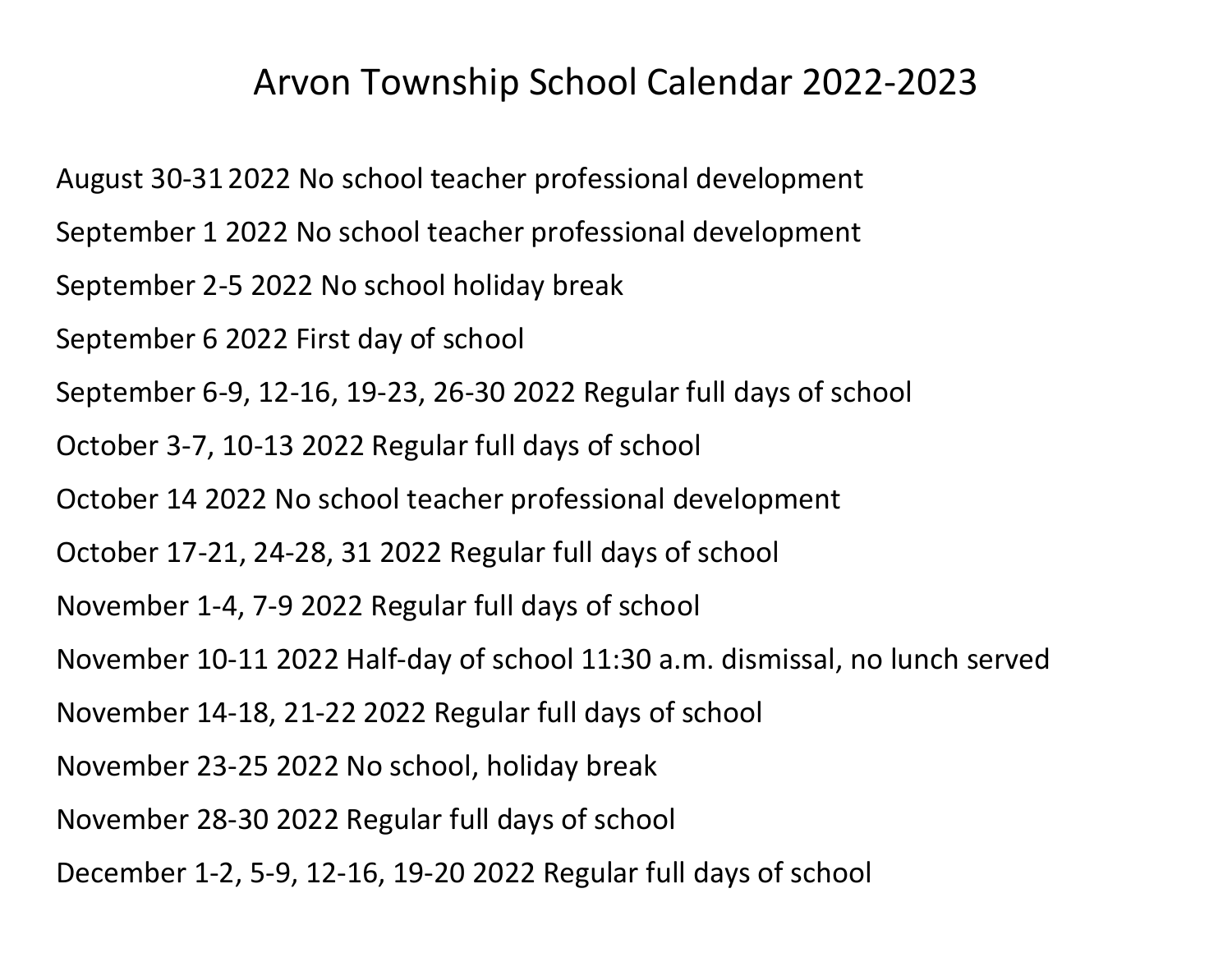December 21-30 2022 No school, holiday break

January 2-3 2023 No school, holiday break

January 4-6, 9-13, 16-17 2023 Regular full days of school

January 18-20 2023 Half-days of school 11:30 a.m. dismissal

January 23-27, 30-31 2023 Regular full days of school

February 1-3, 6-10, 13-16 2023 Regular full days of school

February 17 2023 No school, professional development

February 20 2023 No school, seasonal break

February 21-24, 27-28 2023 Regular full days of school

March 1 2023 Regular full day of school

March 2 2023 Half-day of school 11:30 a.m. dismissal

March 3, 6-10, 13-17, 20-24, 27-31 2023 Regular full days of school

April 3-7, 10 2023 No school, seasonal break

April 11 2023 Regular full days of school

April 12 2023 Half-day of school 11:30 a.m. dismissal

April 13-14, 17-21, 24-28 2023 Regular full days of school